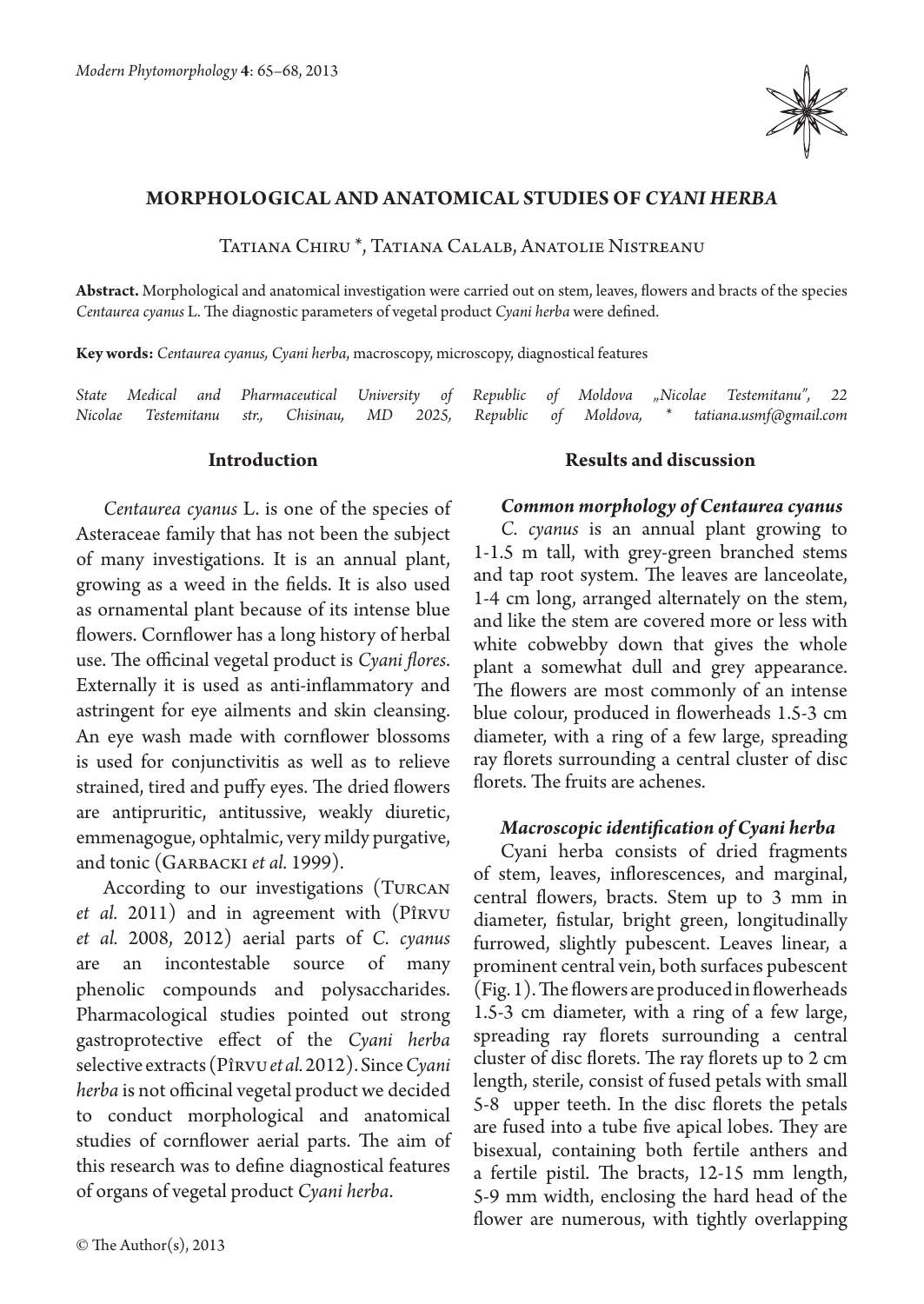



scales, each bordered by a fringe of brown teeth. Odour is faint, pleasantly aromatic.

# *Microscopic characteristic of Cyani herba*

*Microscopic stem features.* The stem is wavy in outline, with distinct ridges and furrows. The epidermis with a thick cuticle, composed of a single, outermost layer of cells. Cortex is multilayer. It comprises a monolayer collenchyma close to the epidermis and parenchymatous cells. There are latex vessels. The stem contains vascular bundles of various size embedded in the parenchyma of the stem. They are collateral and open, consist of xylem, cambium and phloem, as well as capped by a sheath of sclerenchyma (Fig. 2).

*Microscopic leaf features.* The leaf has isobilateral structure. Both the adaxial epidermis and the abaxial epidermis are simple, with thick



**Fig. 3.** Cross section through the *Centaurea cyanus* leaf: **ep** – epidermis; **cu** – cuticula; **pc** – palisade cells; **ph** – phloem; **sc** – sclerenchyma; **xy** – xylem.

| <b>Eig. 2.</b> Cross section through the Centaurea cyanus stem: |
|-----------------------------------------------------------------|
| $ep - epidermis$ ; ca – cambium; cu – cuticula; lc – latex      |
| channel; $ph$ – phloem; $sc$ – sclerenchyma; $xy$ – xylem.      |

cuticle. The leaves are amphistomatic, with anomocitic stomates. The leaves are densely covered with protective trichomes on both sides, very numerous on the abaxial epidermis. Trichomes are pluricellulare, with one-celled sharp apex and widened at the base (Fig. 5). The mesophyll consists of three layers of condensed long palisade cells. The vascular bundles bordered by parenchyma and sclerenchymatous sheath. In the median region of the leaf, there is a large vascular bundle. In the leaves one can contains latex vessels (Fig. 4).

*Microscopic flower features.* The epidermis of the ray florets consists of elonged cells, straight walls. They contain anthocyanins. Disc florets have brown, spheric polen grains on stigma.

*Microscopic bract features.* There is a single layered epidermis having flat-ovoidal cells. The adaxial epidermis has protective, bicellular,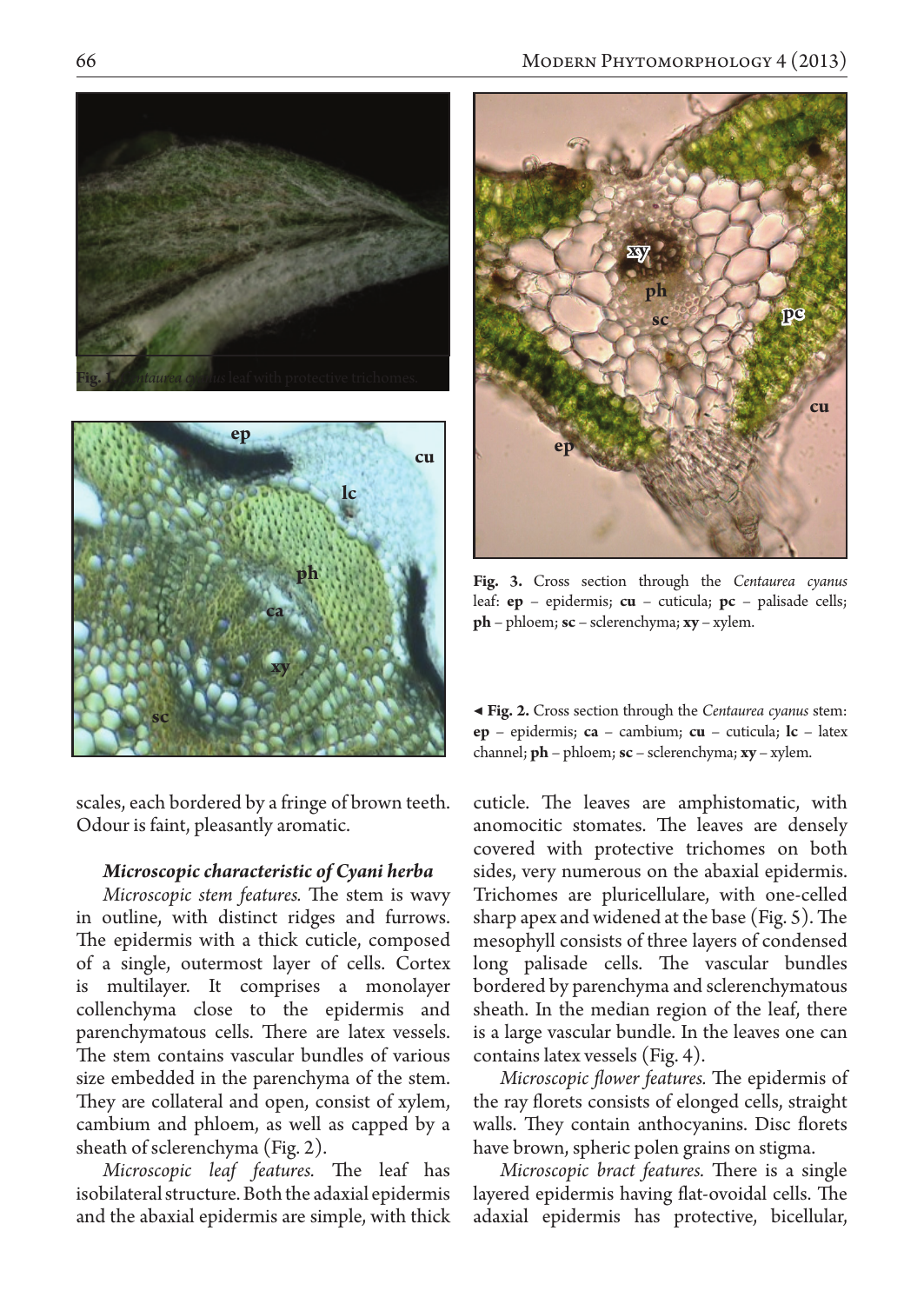scutiform trichomes, lenght 3.75 μm (Fig. 6). Latex vessels are present.

Based on the characters of morphology and anatomy the key features for identification of vegetal products *Cyani herba* are presented below:

*Stem* – fistular, longitudinally furrowed, slightly pubescent; collateral, open vascular bundles.

*Leaves* – linear, prominent central vein, both surfaces pubescent; pluricellulare trichomes, with one-celled sharp apex and widened at the base.

*Flowers* – elonged epidermic cells contain anthocyanins.

*Bracts* – protective, bicellular, scutiform trichomes.

In stem, leaves, and bracts one can observe latex vessels.

# **Conclusions**

Morphology and anatomy of *Cyani herba*  were examined in this study. For macroscopic identification of *Cyani herba*, fistular furrowed stem, pubescent with prominent median vein leaves, and flowerheads with ray and disc florets are the most important features to be considered. Microscopically, the aerial parts of *C. cyanus* can be clearly identified from protective pluricellulare long trichomes on the epidermis of leaf, whereas on the epidermis of bracts from protective bicellulare scutiform trichomes. Moreover, the presence of latex vessels was observed in the stem, leaves, and bracts.

# **References**

- **Garbacki N., Gloguen V., Damas J. 1999.**  Antiinflammatory and immunological effects of *Centaurea cyanus* flower-heads. *J. Ethnopharmacol.* **68**: 235–241.
- **Pîrvu L., Armatu A., Rau I., Schiopu S. 2008.**  *Centaurea cyanus* L. – herba, chemical composition and therapeutical potential. *Proceedings of the International Symposium on New Research in Biotechnology, Series F*: 187–194.



**Fig. 4.** Leaf protective trichomes and latex channals in *Centaurea cyanus*.



**Fig. 5.** Base of leaf protective trichome in *Centaurea cyanus.*



**Fig. 6.** Epidermis of *Centaurea cyanus* bract.